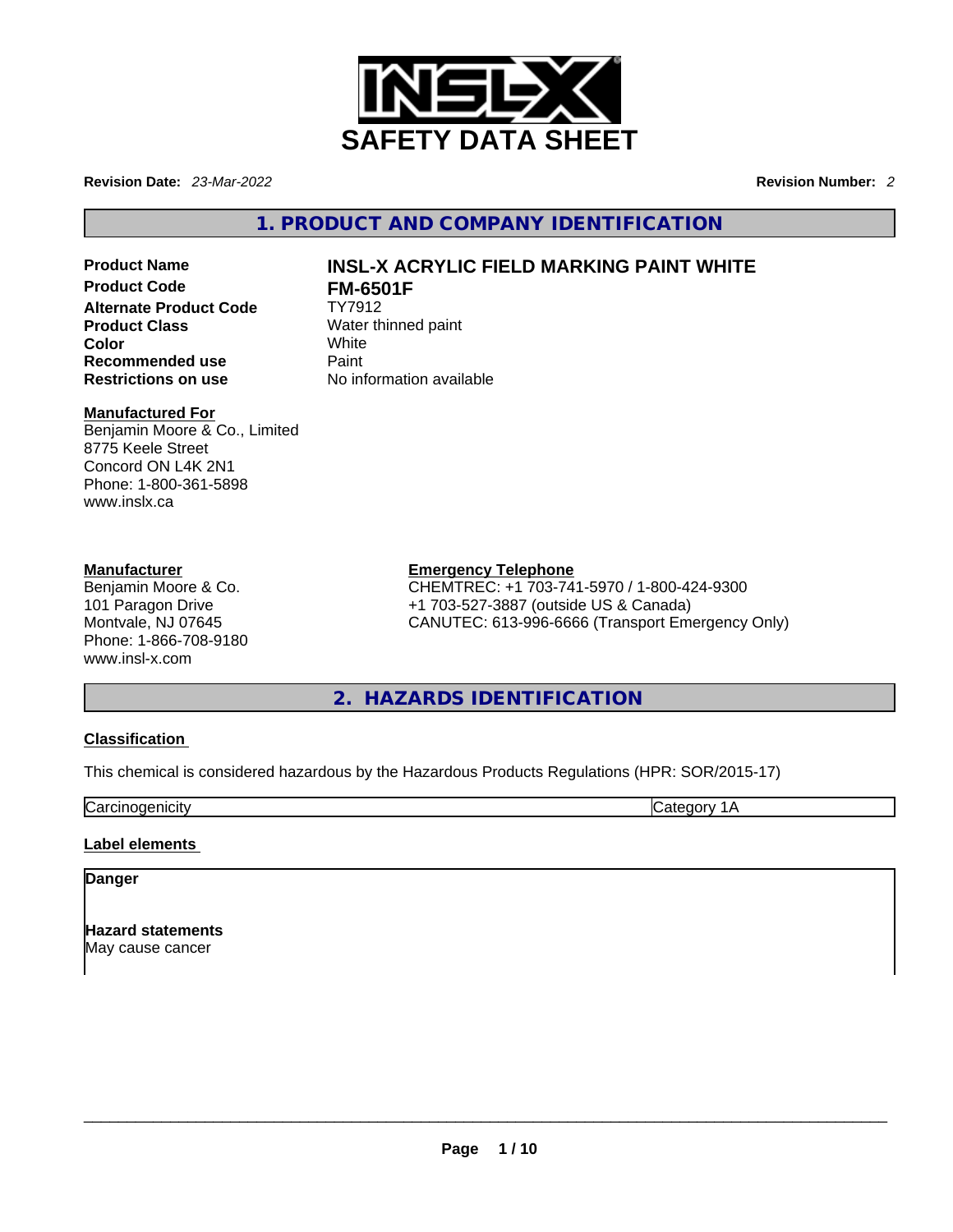

**Odor** little or no odor

#### **Precautionary Statements - Prevention**

Obtain special instructions before use Do not handle until all safety precautions have been read and understood Use personal protective equipment as required

#### **Precautionary Statements - Response**

IF exposed or concerned: Get medical advice/attention

#### **Precautionary Statements - Storage**

Store locked up

#### **Precautionary Statements - Disposal**

Dispose of contents/container to an approved waste disposal plant

#### **Other information**

No information available

 **WARNING:** This product contains isothiazolinone compounds at levels of <0.1%. These substances are biocides commonly found in most paints and a variety of personal care products as a preservative. Certain individuals may be sensitive or allergic to these substances, even at low levels.

#### **3. COMPOSITION INFORMATION ON COMPONENTS**

| <b>Chemical name</b> | <b>CAS No.</b> | Weight-%       | Hazardous Material<br>registry number<br>(HMIRA registry $#$ ) | Date HMIRA filed and<br>Information Review Act Idate exemption granted<br>(if applicable) |
|----------------------|----------------|----------------|----------------------------------------------------------------|-------------------------------------------------------------------------------------------|
| Limestone            | 1317-65-3      | $3 - 7%$       |                                                                |                                                                                           |
| Titanium dioxide     | 13463-67-7     | $3 - 7%$       |                                                                |                                                                                           |
| Nepheline syenite    | 37244-96-5     | - 5%           |                                                                |                                                                                           |
| Zinc oxide           | 1314-13-2      | $0.1 - 0.25\%$ |                                                                |                                                                                           |
| Silica, crystalline  | 14808-60-7     | $0.1 - 0.25%$  |                                                                |                                                                                           |

\*The exact percentage (concentration) of composition has been withheld as a trade secret

#### **4. FIRST AID MEASURES**

**General Advice No hazards which require special first aid measures.** No hazards which require special first aid measures.

**Eye Contact <b>Rinse** thoroughly with plenty of water for at least 15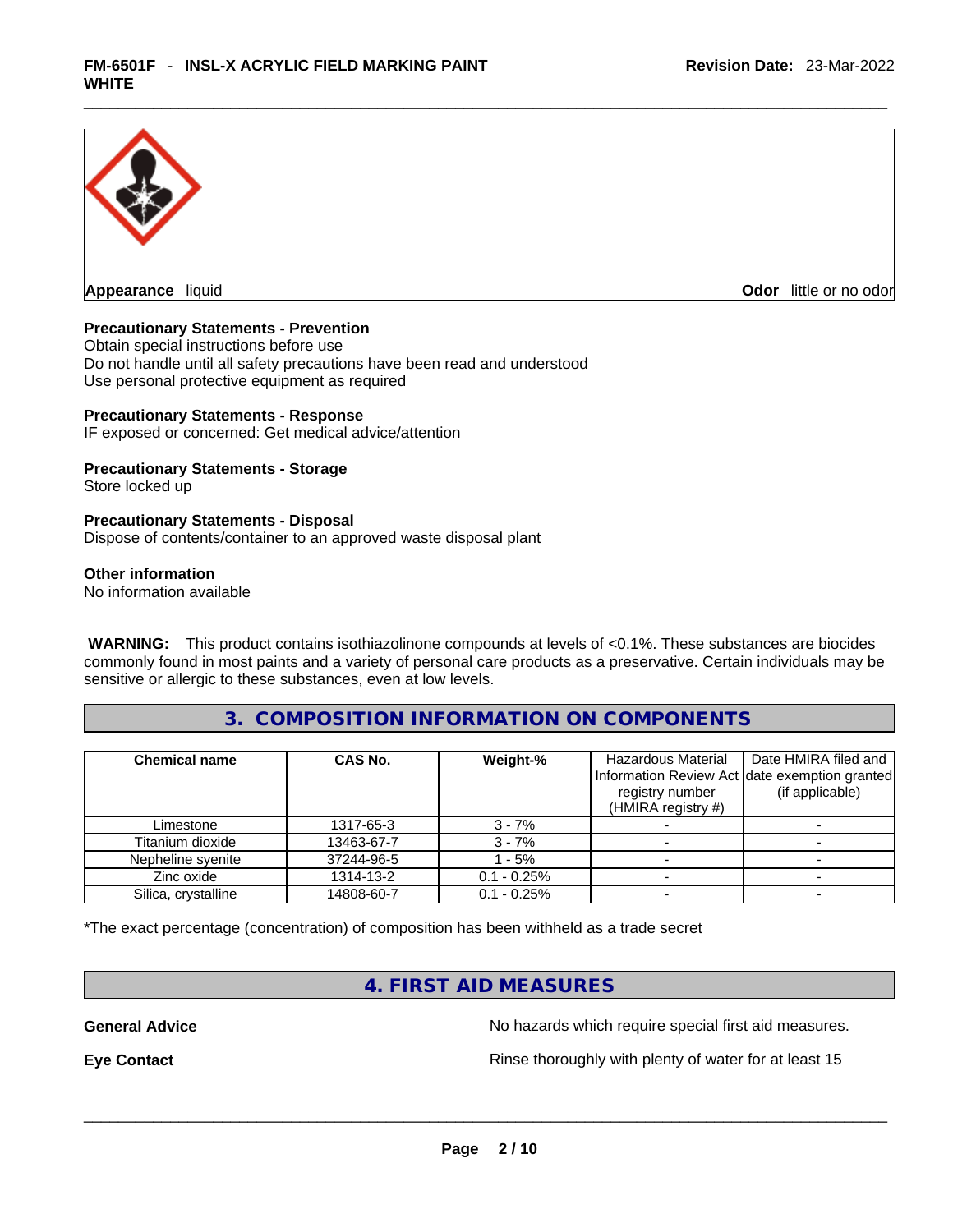|                                                                                  | minutes and consult a physician.                                                                                                                                                                                                                                           |  |  |
|----------------------------------------------------------------------------------|----------------------------------------------------------------------------------------------------------------------------------------------------------------------------------------------------------------------------------------------------------------------------|--|--|
| <b>Skin Contact</b>                                                              | Wash off immediately with soap and plenty of water while<br>removing all contaminated clothes and shoes.<br>Move to fresh air. If symptoms persist, call a physician.<br>Clean mouth with water and afterwards drink plenty of<br>water. Consult a physician if necessary. |  |  |
| <b>Inhalation</b>                                                                |                                                                                                                                                                                                                                                                            |  |  |
| Ingestion                                                                        |                                                                                                                                                                                                                                                                            |  |  |
| <b>Most Important Symptoms/Effects</b>                                           | None known.                                                                                                                                                                                                                                                                |  |  |
| <b>Notes To Physician</b>                                                        | Treat symptomatically.                                                                                                                                                                                                                                                     |  |  |
|                                                                                  | 5. FIRE-FIGHTING MEASURES                                                                                                                                                                                                                                                  |  |  |
| <b>Suitable Extinguishing Media</b>                                              | Use extinguishing measures that are appropriate to local<br>circumstances and the surrounding environment.                                                                                                                                                                 |  |  |
| Protective equipment and precautions for firefighters                            | As in any fire, wear self-contained breathing apparatus<br>pressure-demand, MSHA/NIOSH (approved or equivalent)<br>and full protective gear.<br>Closed containers may rupture if exposed to fire or<br>extreme heat.                                                       |  |  |
| <b>Specific Hazards Arising From The Chemical</b>                                |                                                                                                                                                                                                                                                                            |  |  |
| <b>Sensitivity to mechanical impact</b>                                          | No                                                                                                                                                                                                                                                                         |  |  |
| Sensitivity to static discharge                                                  | No                                                                                                                                                                                                                                                                         |  |  |
| <b>Flash Point Data</b><br>Flash point (°F)<br>Flash Point (°C)<br><b>Method</b> | Not applicable<br>Not applicable<br>Not applicable                                                                                                                                                                                                                         |  |  |
| <b>Flammability Limits In Air</b>                                                |                                                                                                                                                                                                                                                                            |  |  |
| Lower flammability limit:<br><b>Upper flammability limit:</b>                    | Not applicable<br>Not applicable                                                                                                                                                                                                                                           |  |  |
| Health: 1<br>Flammability: 0<br><b>NFPA</b>                                      | Instability: 0<br>Special: Not Applicable                                                                                                                                                                                                                                  |  |  |
| <b>NFPA Legend</b><br>0 - Not Hazardous<br>1 - Slightly<br>2 - Moderate          |                                                                                                                                                                                                                                                                            |  |  |

- $3 High$
- 4 Severe

*The ratings assigned are only suggested ratings, the contractor/employer has ultimate responsibilities for NFPA ratings where this system is used.* 

*Additional information regarding the NFPA rating system is available from the National Fire Protection Agency (NFPA) at www.nfpa.org.*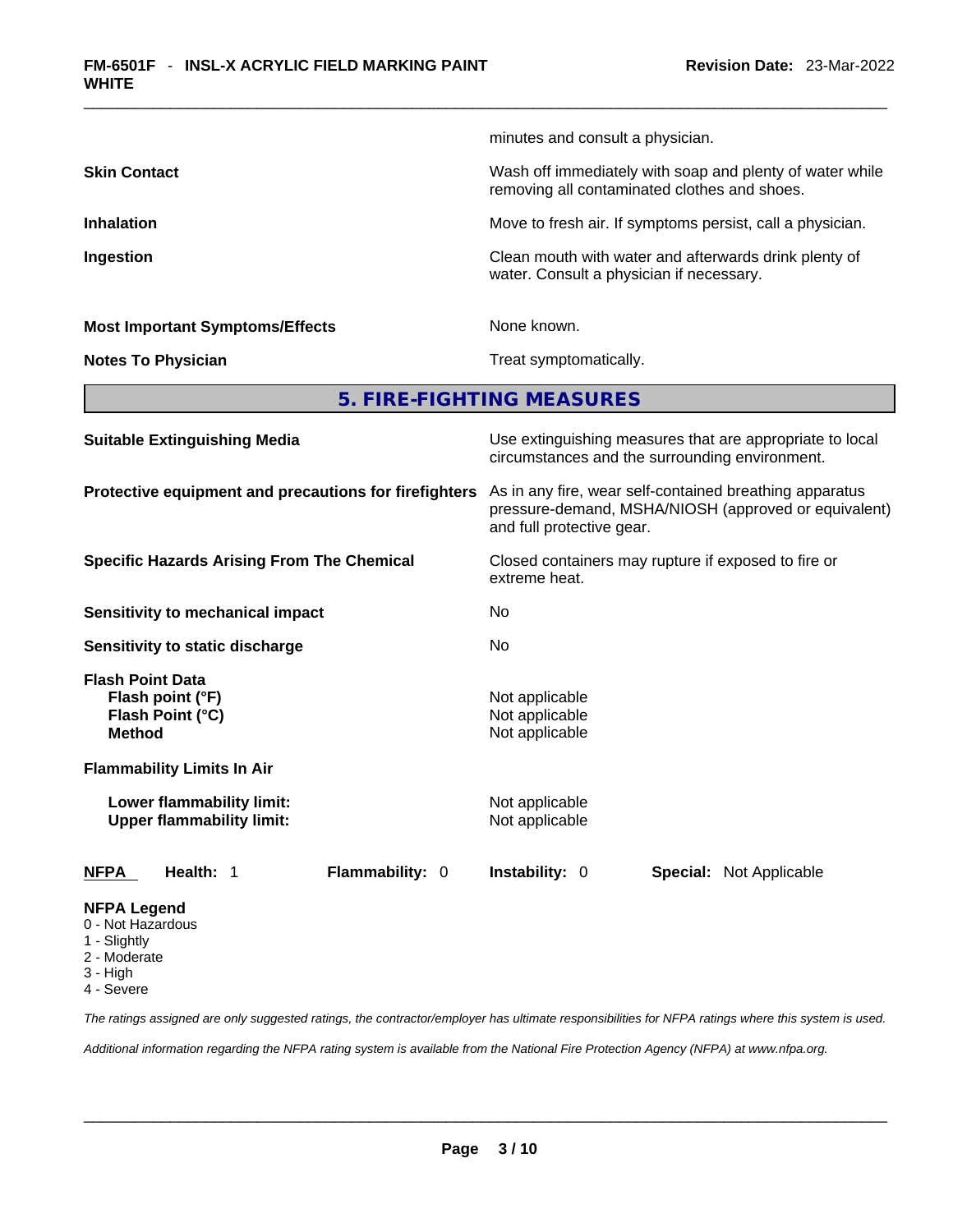## **6. ACCIDENTAL RELEASE MEASURES**

**Personal Precautions Avoid contact with skin, eyes and clothing. Ensure Personal Precautions** adequate ventilation.

**Other Information Discription Prevent further leakage or spillage if safe to do so.** 

**Environmental precautions** See Section 12 for additional Ecological Information.

**Methods for Cleaning Up Example 20 Soak** up with inert absorbent material. Sweep up and shovel into suitable containers for disposal.

#### **7. HANDLING AND STORAGE**

**Handling <b>Avoid contact with skin, eyes and clothing.** Avoid breathing and all the sking and clothing. Avoid breathing vapors, spray mists or sanding dust. In case of insufficient ventilation, wear suitable respiratory equipment.

**Storage Storage Keep container tightly closed. Keep out of the reach of <b>Storage Keep** out of the reach of children.

**Incompatible Materials Materials** No information available

**8. EXPOSURE CONTROLS/PERSONAL PROTECTION** 

#### **Exposure Limits**

| <b>Chemical name</b> | <b>ACGIH TLV</b>                                                                                                             | <b>Alberta</b>                                         | <b>British Columbia</b>                                                           | <b>Ontario</b>                                | Quebec                                                                   |
|----------------------|------------------------------------------------------------------------------------------------------------------------------|--------------------------------------------------------|-----------------------------------------------------------------------------------|-----------------------------------------------|--------------------------------------------------------------------------|
| Limestone            | N/E                                                                                                                          | 10 mg/m $3$ - TWA                                      | 10 mg/m $3$ - TWA<br>$3$ mg/m <sup>3</sup> - TWA<br>$20$ mg/m <sup>3</sup> - STEL | N/E                                           | 10 mg/m $3$ - TWAEV                                                      |
| Titanium dioxide     | TWA: $10 \text{ mg/m}^3$                                                                                                     | 10 mg/m $3$ - TWA                                      | 10 mg/m $3$ - TWA<br>$3$ mg/m <sup>3</sup> - TWA                                  | 10 mg/m $3$ - TWA                             | 10 mg/m $3$ - TWAEV                                                      |
| Nepheline syenite    | N/E                                                                                                                          | N/E                                                    | N/E                                                                               | 10 mg/m $3$ - TWA                             | N/E                                                                      |
| Zinc oxide           | STEL: $10 \text{ mg/m}^3$<br>respirable particulate<br>matter<br>TWA: $2 \text{ mg/m}^3$<br>respirable particulate<br>matter | $2 \text{ mg/m}^3$ - TWA<br>$10 \text{ mg/m}^3$ - STEL | $2 \text{ mg/m}^3$ - TWA<br>$10 \text{ mg/m}^3$ - STEL                            | $2 \text{mq/m}^3$ - TWA<br>10 mg/m $3 -$ STEL | 10 mg/m $3$ - TWAEV<br>5 mg/m <sup>3</sup> - TWAEV<br>10 mg/m $3 -$ STEV |
| Silica, crystalline  | TWA: $0.025$ mg/m <sup>3</sup><br>respirable particulate<br>matter                                                           | $0.025$ mg/m <sup>3</sup> - TWA                        | $0.025$ mg/m <sup>3</sup> - TWA                                                   | $0.10$ mg/m $3$ - TWA                         | $0.1$ mg/m <sup>3</sup> - TWAEV                                          |

#### **Legend**

ACGIH - American Conference of Governmental Industrial Hygienists Alberta - Alberta Occupational Exposure Limits

British Columbia - British Columbia Occupational Exposure Limits

Ontario - Ontario Occupational Exposure Limits

Quebec - Quebec Occupational Exposure Limits

N/E - Not established

#### **Personal Protective Equipment**

**Engineering Measures Ensure** Ensure adequate ventilation, especially in confined areas.

**Eye/Face Protection** Safety glasses with side-shields. \_\_\_\_\_\_\_\_\_\_\_\_\_\_\_\_\_\_\_\_\_\_\_\_\_\_\_\_\_\_\_\_\_\_\_\_\_\_\_\_\_\_\_\_\_\_\_\_\_\_\_\_\_\_\_\_\_\_\_\_\_\_\_\_\_\_\_\_\_\_\_\_\_\_\_\_\_\_\_\_\_\_\_\_\_\_\_\_\_\_\_\_\_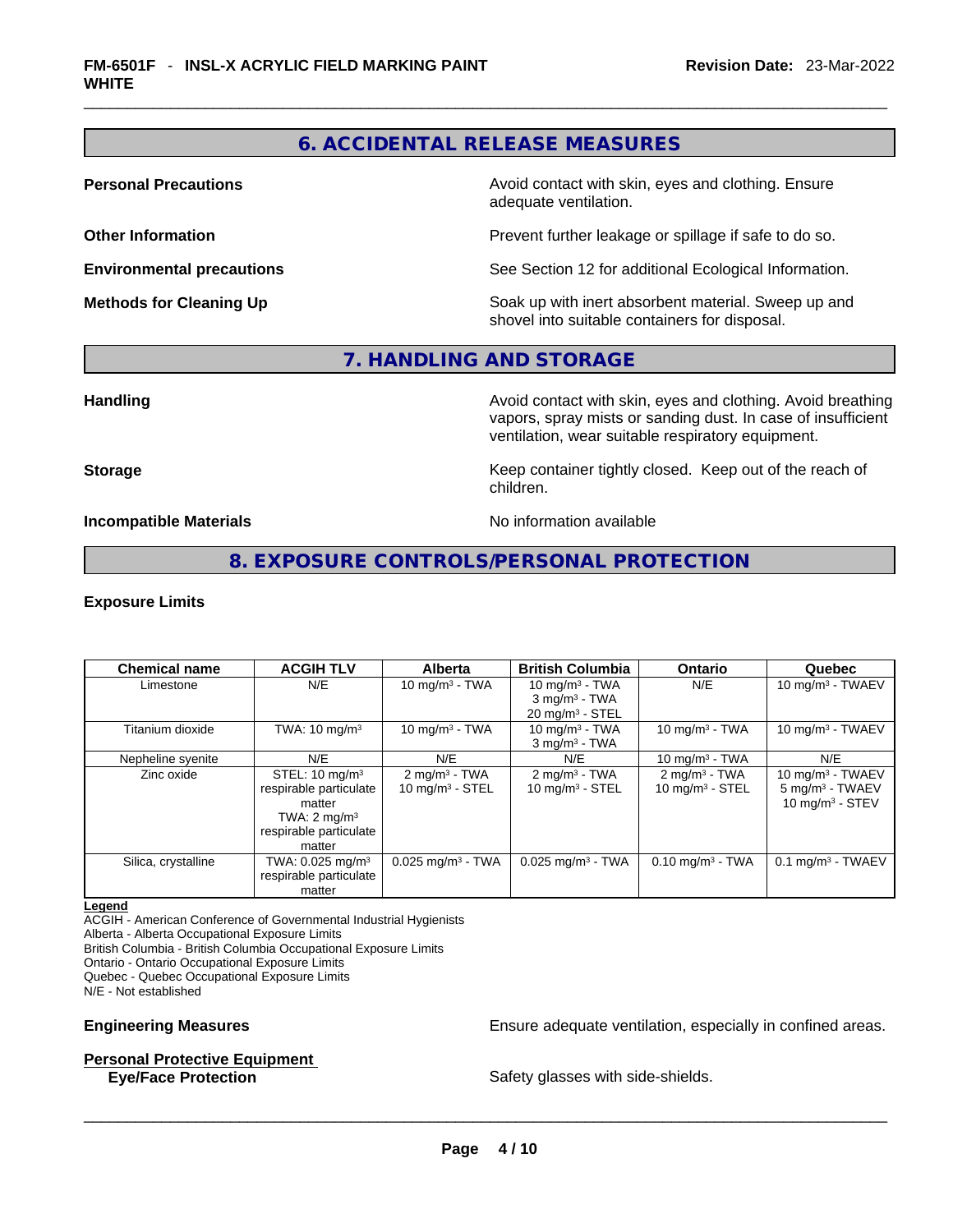**Skin Protection Protection Protective gloves and impervious clothing. Respiratory Protection In case of insufficient ventilation wear suitable respiratory** equipment.

**Hygiene Measures Avoid contact with skin, eyes and clothing. Remove and Avoid contact with skin, eyes and clothing. Remove and** wash contaminated clothing before re-use. Wash thoroughly after handling.

### **9. PHYSICAL AND CHEMICAL PROPERTIES**

**Appearance** liquid **Odor Odor Odor Odor Odor Odor** *little or no odor little or no odor* **Odor Threshold** No information available **Density** (Ibs/gal) 10.95 - 11.05 **Specific Gravity** 1.31 - 1.33 **pH pH** *No* information available **Viscosity (cps) No information available No** information available **Solubility(ies)** No information available in the solution of the solution of the solution available in the solution of the solution of the solution of the solution of the solution of the solution of the solution of the so **Water solubility No information available No information available Evaporation Rate No information available No information available Vapor pressure No information available No information available Vapor density No information available No information available Wt. % Solids** 40 - 50 **Vol. % Solids** 25 - 35 **Wt. % Volatiles Vol. % Volatiles** 65 - 75 **VOC Regulatory Limit (g/L)** < 50 **Boiling Point (°F)** 212 **Boiling Point (°C)** 100 **Freezing point (°F)** 32 **Freezing Point (°C)** 0 **Flash point (°F)** Not applicable **Flash Point (°C)** Not applicable **Method**<br> **Plammability (solid, gas)**<br> **Commability (solid, gas)**<br> **Not** applicable **Flammability (solid, gas)** Not applicable Not applicable<br>
Upper flammability limit: Not applicable **Upper flammability limit:**<br> **Lower flammability limit:**<br>
Not applicable<br>
Not applicable **Lower flammability limit:**<br> **Autoignition Temperature (°F)** Not applicable Not applicable in the Muslim Muslim Available **Autoignition Temperature (°F)**<br> **Autoignition Temperature (°C)** No information available **Autoignition Temperature (°C) Decomposition Temperature (°F)** No information available **Decomposition Temperature (°C)** No information available **Partition coefficient** No information available

## **10. STABILITY AND REACTIVITY**

| <b>Reactivity</b>             | Not Applicable                           |
|-------------------------------|------------------------------------------|
| <b>Chemical Stability</b>     | Stable under normal conditions.          |
| <b>Conditions to avoid</b>    | Prevent from freezing.                   |
| <b>Incompatible Materials</b> | No materials to be especially mentioned. |
|                               |                                          |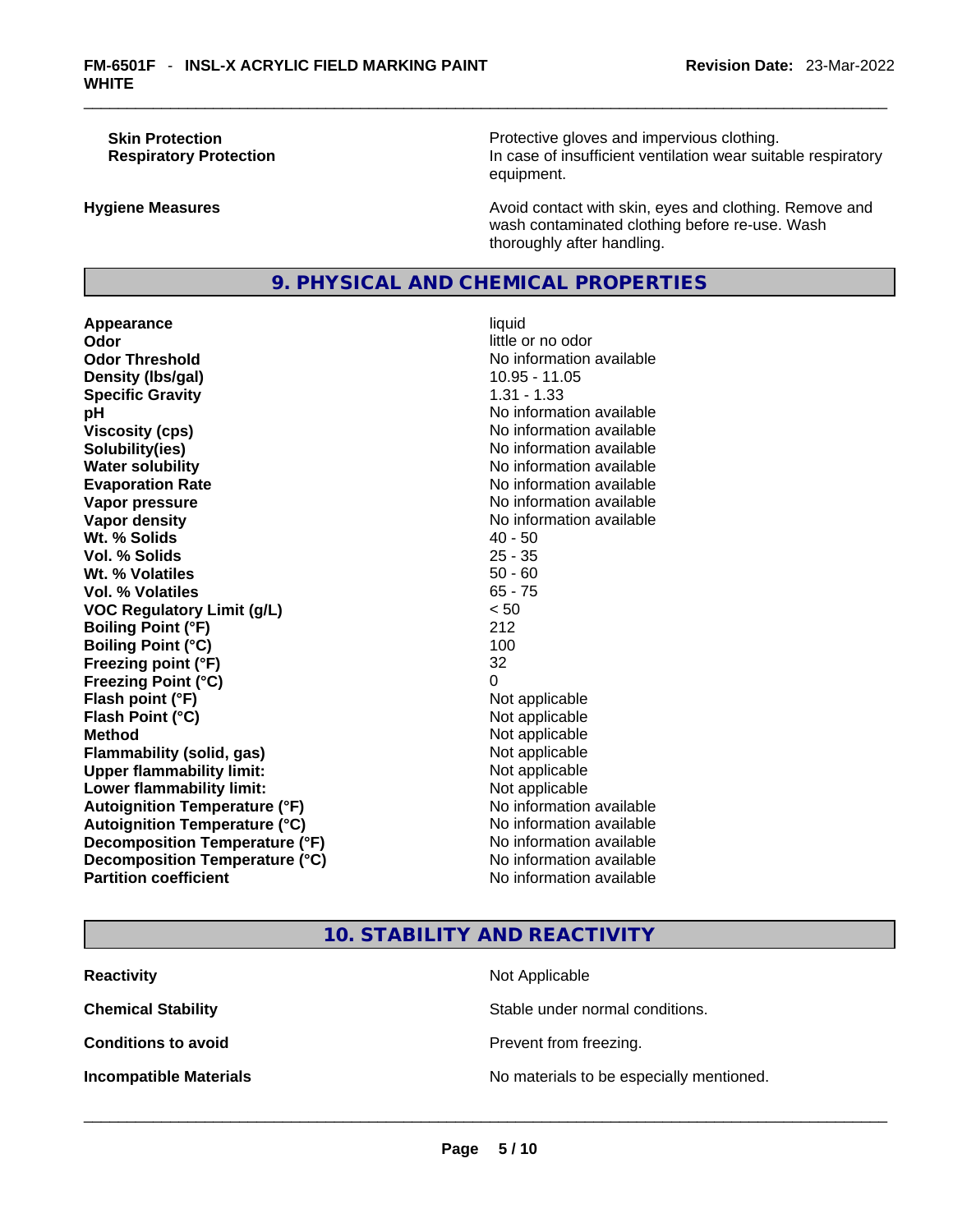**Hazardous Decomposition Products** None under normal use.

**Possibility of hazardous reactions** None under normal conditions of use.

#### **11. TOXICOLOGICAL INFORMATION**

#### **Product Information Information on likely routes of exposure**

**Acute Toxicity** 

**Principal Routes of Exposure Exposure** Eye contact, skin contact and inhalation.

Substance may cause slight skin irritation. Prolonged or repeated contact may dry skin and cause irritation.

**Product Information Integral Contract Contract Contract Contract Contract Contract Contract Contract Contract Contract Contract Contract Contract Contract Contract Contract Contract Contract Contract Contract Contract C** 

#### **Symptoms** related to the physical, chemical and toxicological characteristics

**Symptoms Symptoms No information available** 

vomiting and diarrhea.

exposure if inhaled.<br>No information available.

#### **Delayed and immediate effects as well as chronic effects from short and long-term exposure**

**Eye contact <b>Executes** Contact **Contact Contact Contact Contact Contact Contact Contact Contact Contact Contact Contact Contact Contact Contact Contact Contact Contact Contact Contact Contact Contact Contact Contact Conta** 

**Inhalation Inhalation Inhalation May cause irritation of respiratory tract. Ingestion Ingestion Index is a linear in the line of the line of the line of the line of the line of the line of the line of the line of the line of the line of the line of the line of the line of the line of the line** 

**Sensitization Sensitization No information available. Neurological Effects** Noinformation available. **Mutagenic Effects No information available. Reproductive Effects No information available.** No information available. **Developmental Effects No information available. Target organ effects No information available.** No information available. **STOT** - single exposure **No information available. STOT - repeated exposure** *Causes damage to organs through prolonged or repeated* 

**Other adverse effects** Aspiration Hazard **Aspiration Hazard No information available.** 

**Numerical measures of toxicity**

#### **The following values are calculated based on chapter 3.1 of the GHS document**

**ATEmix (oral)** 10704 mg/kg

#### **Component Information**

| Chemical name    | Oral LD50             | Dermal LD50 | Inhalation LC50 |
|------------------|-----------------------|-------------|-----------------|
| Titanium dioxide | $> 10000$ mg/kg (Rat) |             |                 |
| 13463-67-7       |                       |             |                 |
| Zinc oxide       | $>$ 5000 mg/kg (Rat)  |             |                 |
| 1314-13-2        |                       |             |                 |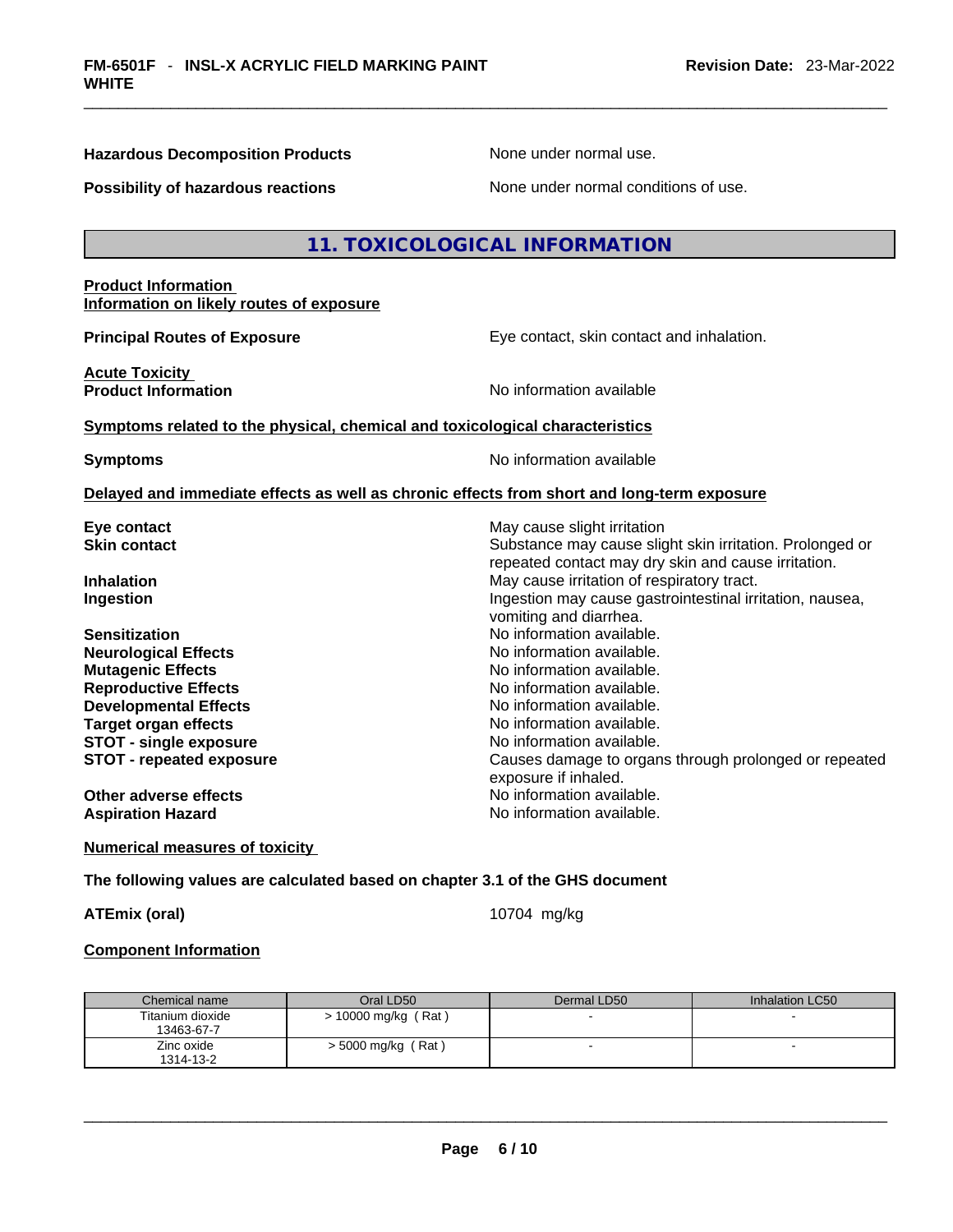#### **Chronic Toxicity**

#### **Carcinogenicity**

*The information below indicates whether each agency has listed any ingredient as a carcinogen:.* 

| <b>Chemical name</b> | <b>IARC</b>                    | <b>NTP</b>             |
|----------------------|--------------------------------|------------------------|
|                      | 2B - Possible Human Carcinogen |                        |
| Titanium dioxide     |                                |                        |
|                      | 1 - Human Carcinogen           | Known Human Carcinogen |
| Silica, crystalline  |                                |                        |

• Crystalline Silica has been determined to be carcinogenic to humans by IARC (1) when in respirable form. Risk of cancer depends on duration and level of inhalation exposure to spray mist or dust from sanding the dried paint.

• Although IARC has classified titanium dioxide as possibly carcinogenic to humans (2B), their summary concludes: "No significant exposure to titanium dioxide is thought to occur during the use of products in which titanium dioxide is bound to other materials, such as paint."

#### **Legend**

IARC - International Agency for Research on Cancer NTP - National Toxicity Program OSHA - Occupational Safety & Health Administration

**12. ECOLOGICAL INFORMATION** 

#### **Ecotoxicity Effects**

The environmental impact of this product has not been fully investigated.

#### **Product Information**

#### **Acute Toxicity to Fish**

No information available

#### **Acute Toxicity to Aquatic Invertebrates**

No information available

#### **Acute Toxicity to Aquatic Plants**

No information available

#### **Persistence / Degradability**

No information available.

#### **Bioaccumulation**

No information available.

#### **Mobility in Environmental Media**

No information available.

#### **Ozone**

# No information available \_\_\_\_\_\_\_\_\_\_\_\_\_\_\_\_\_\_\_\_\_\_\_\_\_\_\_\_\_\_\_\_\_\_\_\_\_\_\_\_\_\_\_\_\_\_\_\_\_\_\_\_\_\_\_\_\_\_\_\_\_\_\_\_\_\_\_\_\_\_\_\_\_\_\_\_\_\_\_\_\_\_\_\_\_\_\_\_\_\_\_\_\_ **Component Information**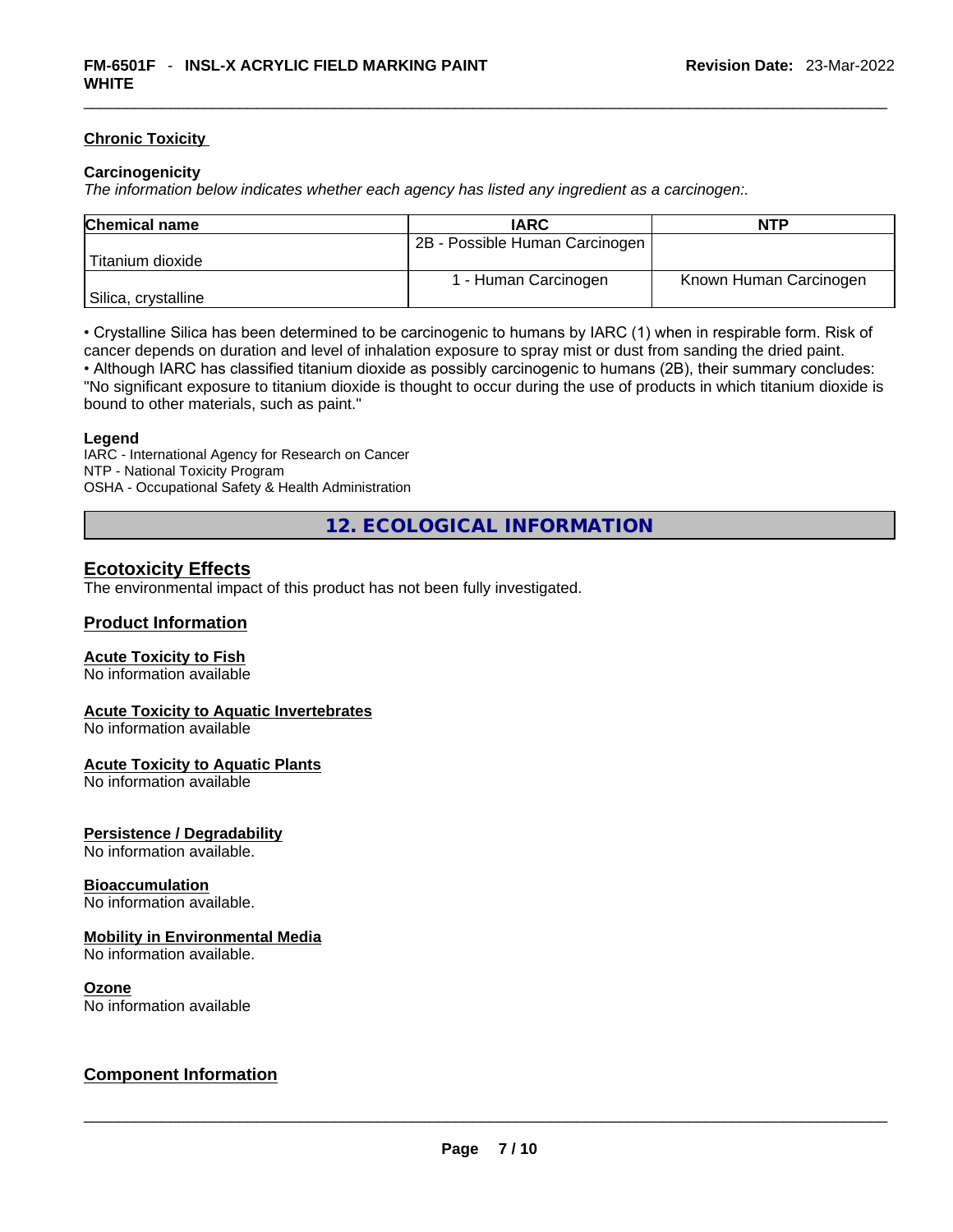#### **Acute Toxicity to Fish**

Titanium dioxide  $LC50: > 1000$  mg/L (Fathead Minnow - 96 hr.)

#### **Acute Toxicity to Aquatic Invertebrates**

No information available

#### **Acute Toxicity to Aquatic Plants**

No information available

**13. DISPOSAL CONSIDERATIONS** 

**Waste Disposal Method** Dispose of in accordance with federal, state, provincial, and local regulations. Local requirements may vary, consult your sanitation department or state-designated environmental protection agency for more disposal options.

#### **14. TRANSPORT INFORMATION**

**TDG** Not regulated

**IMDG / IMO** Not regulated

**ICAO / IATA** Not regulated

**15. REGULATORY INFORMATION** 

#### **International Inventories**

**TSCA: United States** Yes - All components are listed or exempt. **DSL: Canada** No - Not all of the components are listed. One or more component is listed on NDSL.

#### **National Pollutant Release Inventory (NPRI)**

#### **NPRI Parts 1- 4**

This product contains the following Parts 1-4 NPRI chemicals:

*None*

#### **NPRI Part 5**

This product contains the following NPRI Part 5 Chemicals: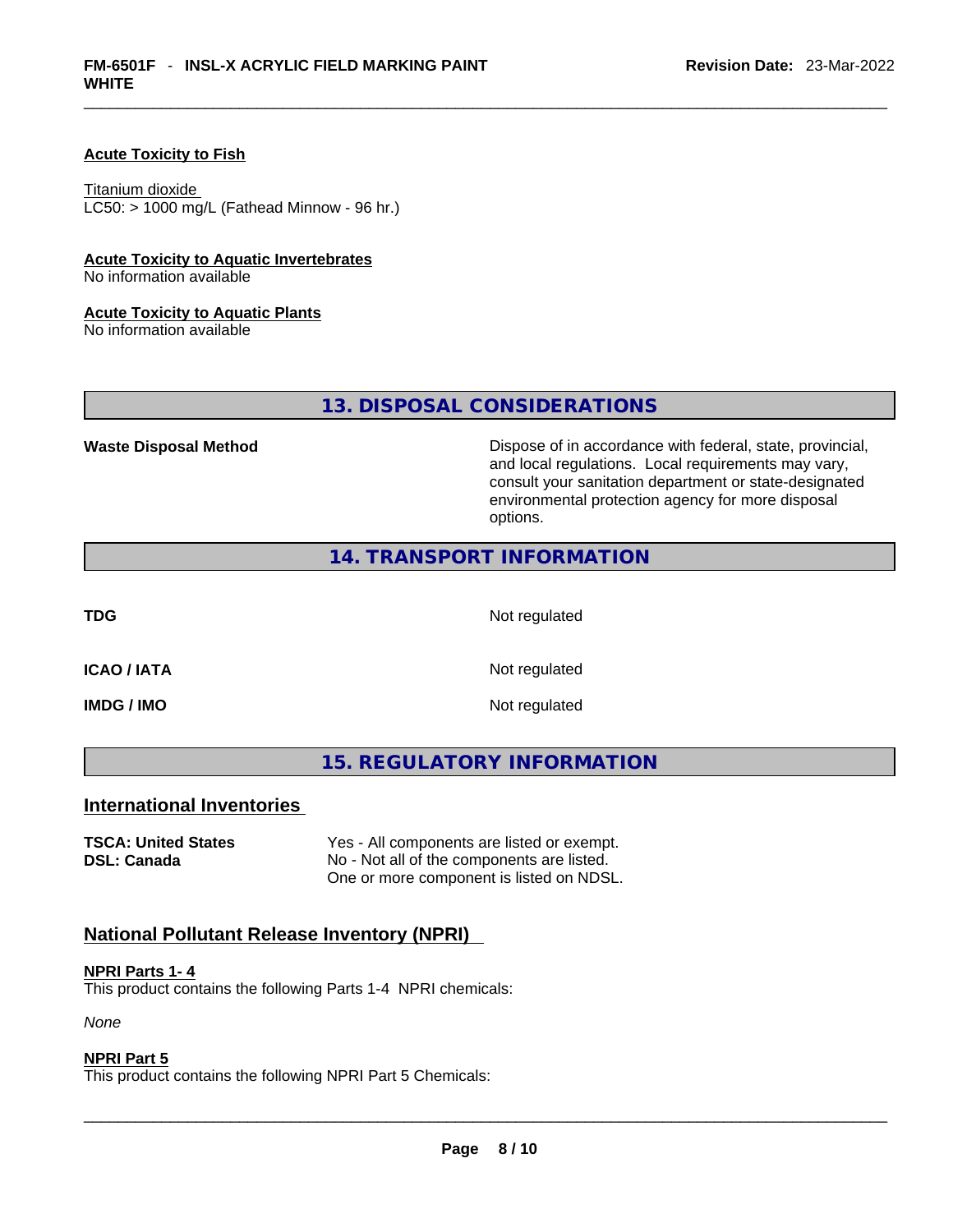*None*

#### **WHMIS Regulatory Status**

This product has been classified in accordance with the hazard criteria of the Hazardous Products Regulations (HPR) and the SDS contains all the information required by the HPR.

|                     |            | 16. OTHER INFORMATION                                                      |                      |                                                                                                                                               |
|---------------------|------------|----------------------------------------------------------------------------|----------------------|-----------------------------------------------------------------------------------------------------------------------------------------------|
|                     |            |                                                                            |                      |                                                                                                                                               |
| HMIS -              | Health: 1* | <b>Flammability: 0</b>                                                     | <b>Reactivity: 0</b> | $PPE: -$                                                                                                                                      |
| <b>HMIS Legend</b>  |            |                                                                            |                      |                                                                                                                                               |
| 0 - Minimal Hazard  |            |                                                                            |                      |                                                                                                                                               |
| 1 - Slight Hazard   |            |                                                                            |                      |                                                                                                                                               |
| 2 - Moderate Hazard |            |                                                                            |                      |                                                                                                                                               |
| 3 - Serious Hazard  |            |                                                                            |                      |                                                                                                                                               |
| 4 - Severe Hazard   |            |                                                                            |                      |                                                                                                                                               |
| * - Chronic Hazard  |            |                                                                            |                      |                                                                                                                                               |
|                     |            | X - Consult your supervisor or S.O.P. for "Special" handling instructions. |                      |                                                                                                                                               |
|                     |            |                                                                            |                      | Note: The PPE rating has intentionally been left blank. Choose appropriate PPE that will protect employees from the hazards the material will |

*present under the actual normal conditions of use.* 

*Caution: HMISÒ ratings are based on a 0-4 rating scale, with 0 representing minimal hazards or risks, and 4 representing significant hazards or risks. Although HMISÒ ratings are not required on MSDSs under 29 CFR 1910.1200, the preparer, has chosen to provide them. HMISÒ ratings are to be used only in conjunction with a fully implemented HMISÒ program by workers who have received appropriate HMISÒ training. HMISÒ is a registered trade and service mark of the NPCA. HMISÒ materials may be purchased exclusively from J. J. Keller (800) 327-6868.* 

 **WARNING!** If you scrape, sand, or remove old paint, you may release lead dust. LEAD IS TOXIC. EXPOSURE TO LEAD DUST CAN CAUSE SERIOUS ILLNESS, SUCH AS BRAIN DAMAGE, ESPECIALLY IN CHILDREN. PREGNANT WOMEN SHOULD ALSO AVOID EXPOSURE.Wear a NIOSH approved respirator to control lead exposure. Clean up carefully with a HEPA vacuum and a wet mop. Before you start, find out how to protect yourself and your family by logging onto Health Canada at http://www.hc-sc.gc.ca/ewh-semt/contaminants/lead-plomb/asked\_questions-questions\_posees-eng.php.

| <b>Prepared By</b>                                  | <b>Product Stewardship Department</b><br>Benjamin Moore & Co.<br>101 Paragon Drive<br>Montvale, NJ 07645<br>800-225-5554 |  |
|-----------------------------------------------------|--------------------------------------------------------------------------------------------------------------------------|--|
| <b>Revision Date:</b><br><b>Reason for revision</b> | 23-Mar-2022<br>Not available                                                                                             |  |

**Disclaimer**

The information contained herein is presented in good faith and believed to be accurate as of the effective date shown above. This information is furnished without warranty of any kind. Employers should use this information only as a **supplement to other information gathered by them and must make independent determination of suitability and** completeness of information from all sources to assure proper use of these materials and the safety and health of employees. Any use of this data and information must be determined by the user to be in accordance with applicable **federal, provincial, and local laws and regulations.**